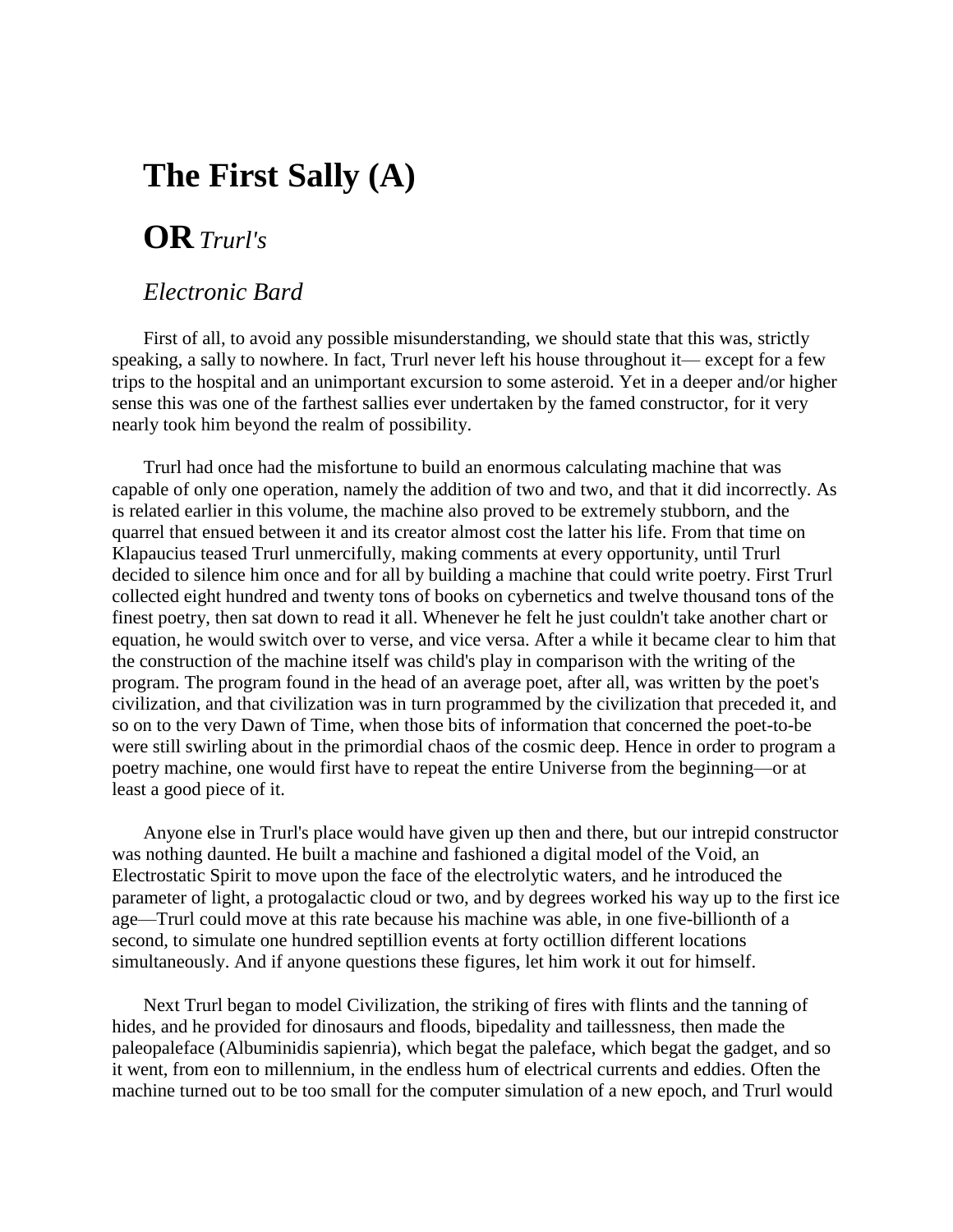have to tack on an auxiliary unit—until he ended up, at last, with a veritable metropolis of tubes and terminals, circuits and shunts, all so tangled and involved that the devil himself couldn't have made head or tail of it. But Trurl managed somehow, he only had to go back twice —once, almost to the beginning, when he discovered that Abel had murdered Cain and not Cain Abel (the result, apparently, of a defective fuse), and once, only three hundred million years back to the middle of the Mesozoic, when after going from fish to amphibian to reptile to mammal, something odd took place among the primates and instead of great apes he came out with gray drapes. A fly, it seems, had gotten into the machine and shorted out the polyphase step-down directional widget. Otherwise everything went like a dream. Antiquity and the Middle Ages were recreated, then the period of revolutions and reforms —which gave the machine a few nasty jolts—and then civilization progressed in such leaps and bounds that Trurl had to hose down the coils and cores repeatedly to keep them from overheating.

Towards the end of the twentieth century the machine began to tremble, first sideways, then lengthwise-—for no apparent reason. This alarmed Trurl; he brought out cement and grappling irons just in case. But fortunately these weren't needed; instead of jumping its moorings, the machine settled down and soon had left the twentieth century far behind. Civilizations came and went thereafter in fifty-thousand-year intervals: these were the fully intelligent beings from whom Trurl himself stemmed. Spool upon spool of computerized history was filled and ejected into storage bins; soon there were so many spools, that even if you stood at the top of the machine with high-power binoculars, you wouldn't see the end of them. And all to construct some versifier! But then, such is the way of scientific fanaticism. At last the programs were ready; all that remained was to pick out the most applicable—else the electropoet's education would take several million years at the very least.

During the next two weeks Trurl fed general instructions into his future electropoet, then set up all the necessary logic circuits, emotive elements, semantic centers. He was about to invite Klapaucius to attend a trial run, but thought better of it and started the machine himself. It immediately proceeded to deliver a lecture on the grinding of crystallo-graphical surfaces as an introduction to the study of sub-molecular magnetic anomalies. Trurl bypassed half the logic circuits and made the emotive more electromotive; the machine sobbed, went into hysterics, then finally said, blubbering terribly, what a cruel, cruel world this was. Trurl intensified the semantic fields and attached a strength of character component; the machine informed him that from now on he would carry out its every wish and to begin with add six floors to the nine it already had, so it could better meditate upon the meaning of existence. Trurl installed a philosophical throttle instead; the machine fell silent and sulked. Only after endless pleading and cajoling was he able to get it to recite something: "I had a little froggy." That appeared to exhaust its repertoire. Trurl adjusted, modulated, expostulated, disconnected, ran checks, reconnected, reset, did everything he could think of, and the machine presented him with a poem that made him thank heaven Klapaucius wasn't there to laugh—imagine, simulating the whole Universe from scratch, not to mention Civilization in every particular, and to end up with such dreadful doggerel! Trurl put in six cliche filters, but they snapped like matches; he had to make them out of pure corundum steel. This seemed to work, so he jacked the semanticity up all the way, plugged in an alternating rhyme generator—which nearly ruined everything, since the machine resolved to become a missionary among destitute tribes on far-flung planets. But at the very last minute, just as he was ready to give up and take a hammer to it, Trurl was struck by an inspiration; tossing out all the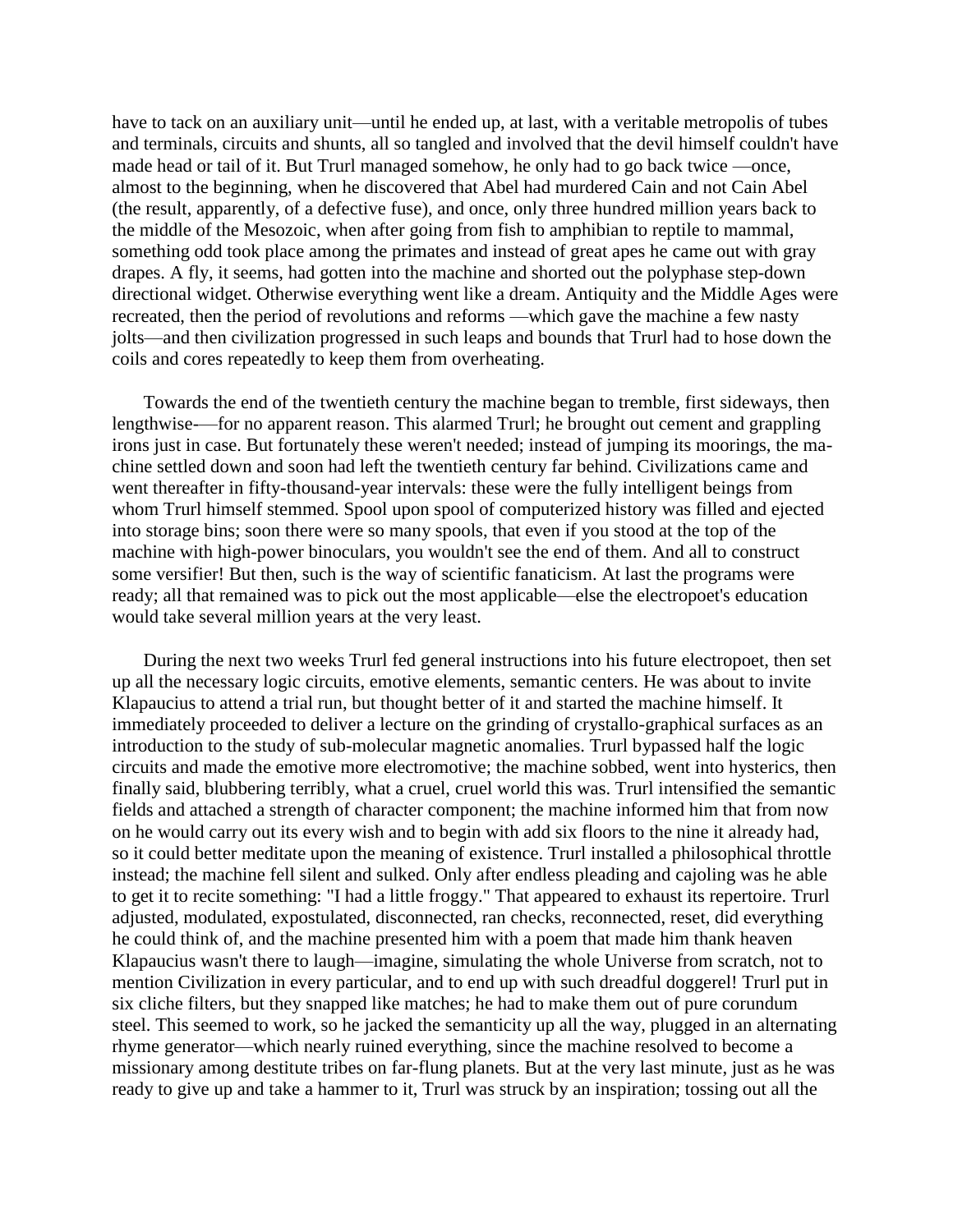logic circuits, he replaced them with self-regulating egocentripetal narcissistors. The machine simpered a little, whimpered a little, laughed bitterly, complained of an awful pain on its third floor, said that in general it was fed up, through, life was beautiful but men were such beasts and how sorry they'd all be when it was dead and gone. Then it asked for pen and paper. Trurl sighed with relief, switched it off and went to bed. The next morning he went to see Klapaucius. Klapaucius, hearing that he was invited to attend the debut of Trurl's electronic bard, dropped everything and followed—so eager was he to be an eyewitness to his friend's humiliation.

Trurl let the machine warm up first, kept the power low, ran up the metal stairs several times to take readings (the machine was like the engine of a giant steamer, galleried, with rows of rivets, dials and valves on every tier)—till finally, satisfied all the decimal places were where they ought to be, he said yes, it was ready now, and why not start with something simple. Later, of course, when the machine had gotten the feel of it, Klapaucius could ask it to produce poetry on absolutely whatever topic he liked.

Now the potentiometers indicated the machine's lyrical capacitance was charged to maximum, and Trurl, so nervous his hands were shaking, threw the master switch. A voice, slightly husky but remarkably vibrant and bewitching, said:

"Phlogisticosh. Rhomothriglyph. Floof."

"Is that it?" inquired Klapaucius after a pause, extremely polite. Trurl only bit his lip, gave the machine a few kicks of current, and tried again. This time the voice came through much more clearly; it was a thrilling baritone, solemn yet intriguingly sensual:

Pev't o' tay merlong gumin gots,

Untie yun furly pazzen ye,

Confre an' ayzor, ayzor ots,

Bither de furloss bochre blee!

"Am I missing something?" said Klapaucius, calmly watching a panic-stricken Trurl struggling at the controls.

Finally Trurl waved his arms in despair, dashed clattering several flights up the metal stairs, got down on all fours and crawled into the machine through a trapdoor; he hammered away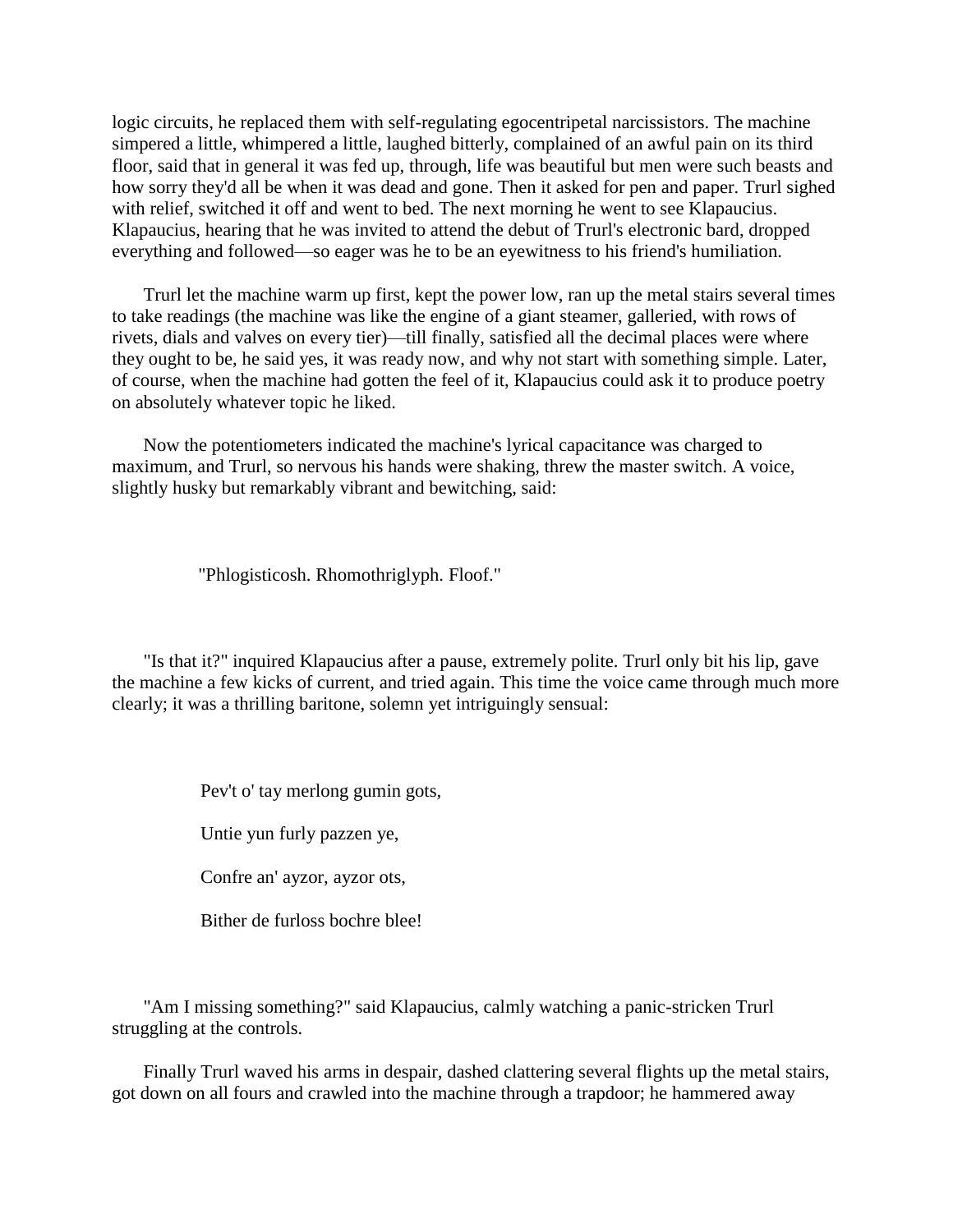inside, swearing like a maniac, tightened something, pried at something, crawled out again and ran frantically to another tier. At long last he let out a cry of triumph, threw a burnt tube over his shoulder—it bounced off the railing and fell to the floor, shattering at the feet of Klapau-cius. But Trurl didn't bother to apologize; he quickly put in a new tube, wiped his hands on a chammy cloth and hollered down for Klapaucius to try it now. The following words rang out:

> Mockles! Fent on silpen tree, Blockards three a-feening, Mockles, what silps came to thee In thy pantry dreaming?

"Well, that's an improvement!" shouted Trurl, not entirely convinced. "The last line particularly, did you notice?"

"If this is all you have to show me…" said Klapaucius, the very soul of politeness.

"Damn!" said Trurl and again disappeared inside the machine. There was a fierce banging and clanging, the sputtering of shorted wires and the muttering of an even shorter temper, then Trurl stuck his head out of a trapdoor on the third story and yelled, "*Now* try it!"

Klaupaucius complied. The electronic bard shuddered from stem to stern and began:

Oft, in that wickless chalet all begorn,

Where whilom soughed the mossy sappertort

And you were wont to bong—

Trurl yanked out a few cables in a fury, something rattled and wheezed, the machine fell silent. Klapaucius laughed so hard he had to sit on the floor. Then suddenly, as Trurl was rushing back and forth, there was **a crackle, a clack, and** the machine with perfect poise said:

The Petty and the Small;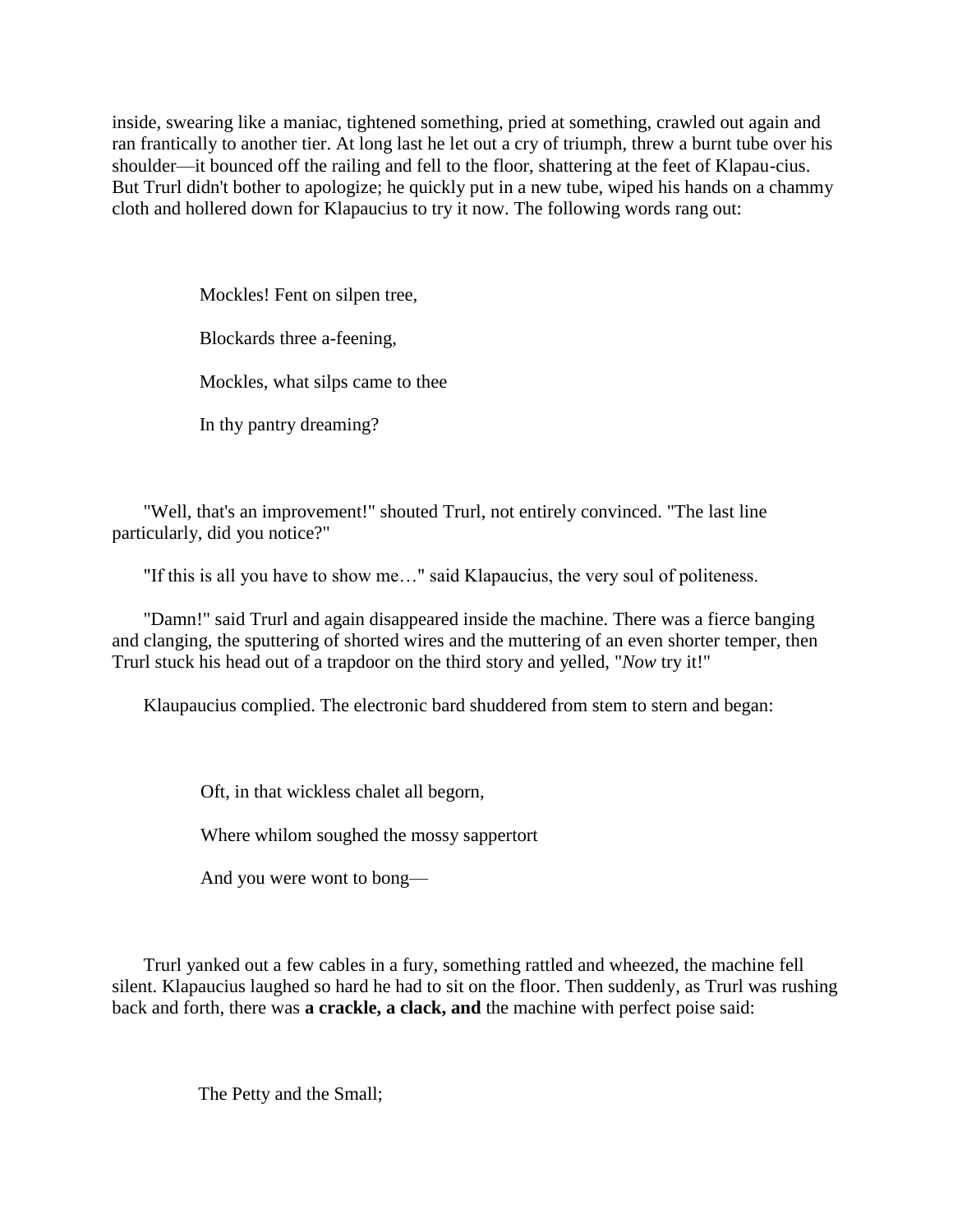Are overcome with gall ;

When Genius, having faltered, fails to **fall.**

Klapaucius too, I ween,

Will turn the deepest green

To hear such flawless verse from Trurl's machine.

"There you are, an epigram! And wonderfully apropos!" laughed Trurl, racing down the metal stairs and flinging himself delightedly into his colleague's arms. Klapaucius, quite taken aback, was no longer laughing.

"What, *that*?" he said. "That's nothing. Besides, you had it all set up beforehand."

"Setup?!"

"Oh, it's quite obvious… the ill-disguised hostility, the poverty of thought, the crudeness of execution."

"All right, then ask it something else! Whatever you like! Go on! What are you waiting for? Afraid?!"

"Just a minute," said Klapaucius, annoyed. He was trying to think of a request as difficult as possible, aware that any argument on the quality of the verse the machine might be able to produce would be hard if not impossible to settle either way. Suddenly he brightened and said:

"Have it compose a poem—a poem about a haircut! But lofty, noble, tragic, timeless, full of love, treachery, retribution, quiet heroism in the face of certain doom! Six lines, cleverly rhymed, and every word beginning with the letter *s*!!"

"And why not throw in a full exposition of the general theory of nonlinear automata while you're at it?" growled Trurl. "You can't give it such idiotic—"

But he didn't **finish. A** melodious voice filled the hall with the following:

Seduced, shaggy Samson snored.

She scissored short. Sorely shorn,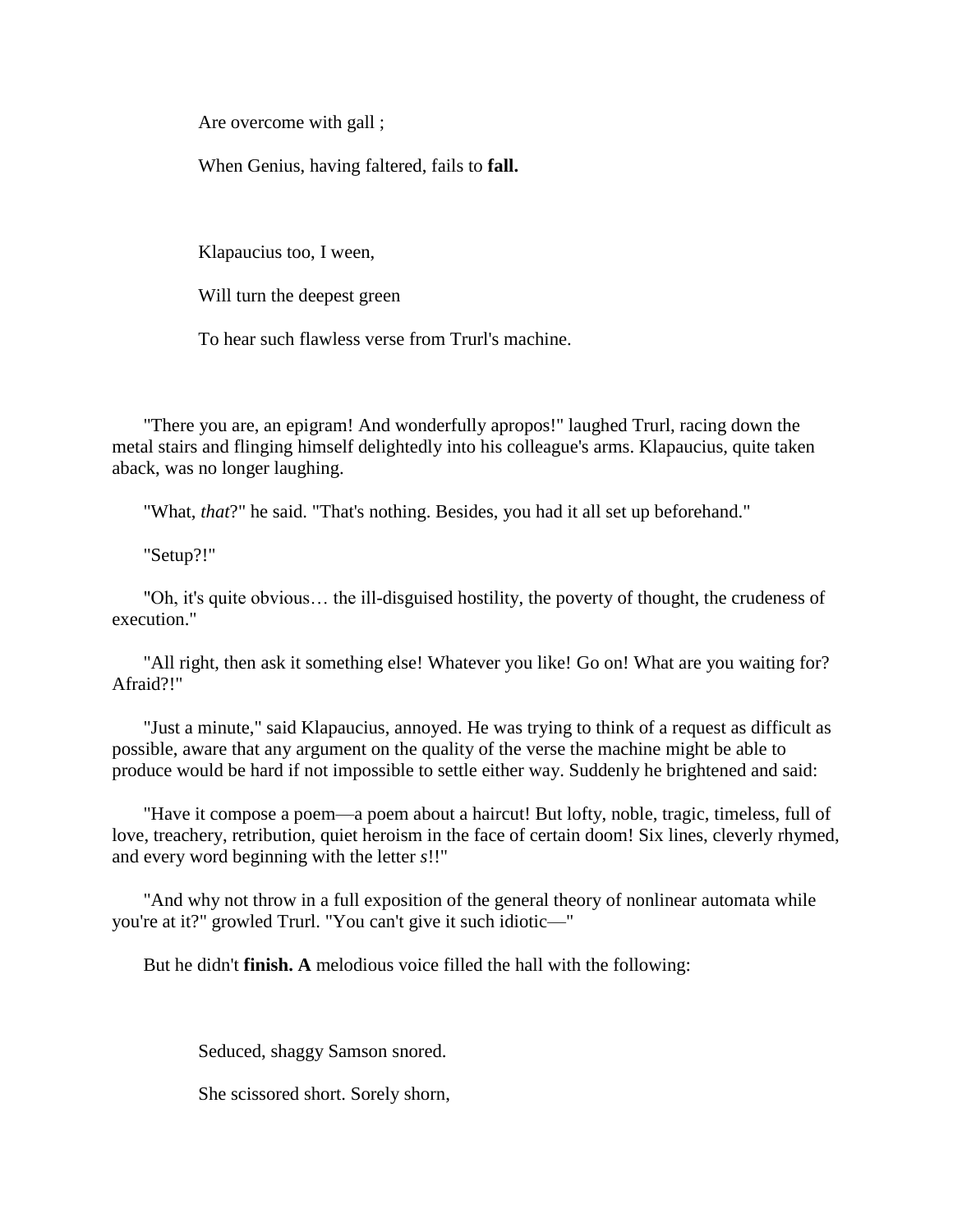Soon shackled slave, Samson sighed,

Silently scheming,

Sightlessly seeking

Some savage, spectacular suicide.

"Well, what do you say to that?" asked Trurl, his arms folded proudly. But Klapaucius was already shouting:

"Now all in *g*! A sonnet, trochaic hexameter, about an old cyclotron who kept sixteen artificial mistresses, blue and radioactive, had four wings, three purple pavilions, two lacquered chests, each containing exactly one thousand medallions bearing the likeness of Czar Murdicog the Headless…"

"Grinding gleeful gears, Gerontogyron grabbed / Giggling gynecobalt-6o golems," began the machine, but Trurl leaped to the console, shut off the power and turned, defending the machine with his body.

"Enough!" he said, hoarse with indignation. "How dare you waste a great talent on such drivel? Either give it decent poems to write or I call the whole thing off!"

"What, those aren't decent poems?" protested Klapaucius.

"Certainly not! I didn't build a machine to solve ridiculous crossword puzzles! That's hack work, not Great Art! Just give it a topic, any topic, as difficult as you like…"

Klapaucius thought, and thought some more. Finally he nodded and said:

"Very well. Let's have a love poem, lyrical, pastoral, and expressed in the language of pure mathematics. Tensor algebra mainly, with a little topology and higher calculus, if need be. But with feeling, you understand, and in the cybernetic spirit."

"Love and tensor algebra? Have you taken leave of your senses?" Trurl began, but stopped, for his electronic bard was already declaiming:

Come, let us hasten to a higher plane,

Where dyads tread the fairy fields of Venn,

Their indices bedecked from one to *n*,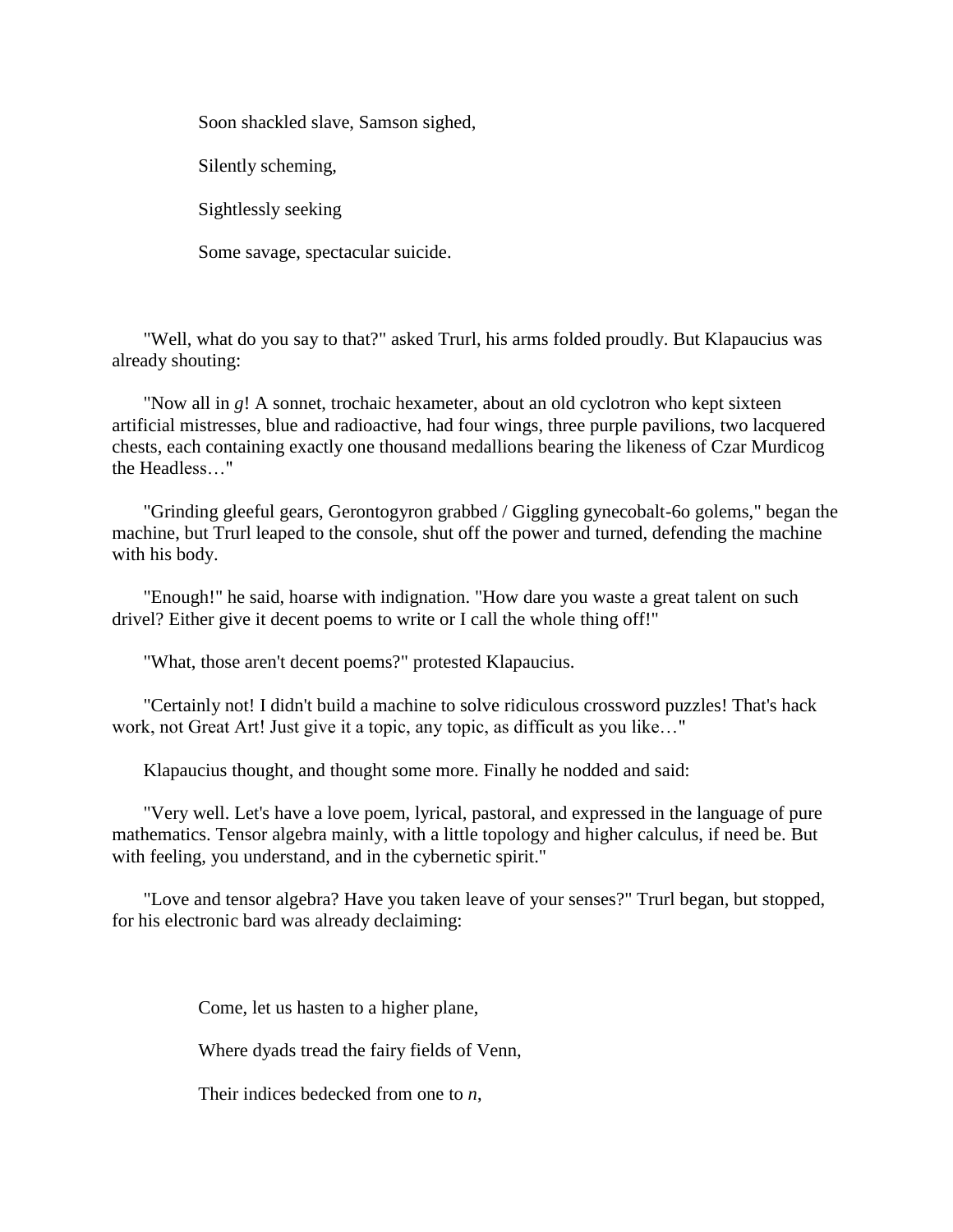## Commingled in an endless Markov chain!

Come, every frustum longs to be a cone, And every vector dreams of matrices. Hark to the gentle gradient of the breeze: It whispers of a more ergodic zone.

In Riemann, Hilbert or in Banach space Let superscripts and subscripts go their ways Our asymptotes no longer out of phase, We shall encounter, counting, face to face.

I'll grant thee random access to my heart, Thou'lt tell me all the constants of thy love; And so we two shall all love's lemmas prove, And in our bound partition never part.

For what did Cauchy know, or Christoffel, Or Fourier, or any Boole or Euler, Wielding their compasses, their pens and rulers, Of thy supernal sinusoidal spell?

Cancel me not—for what then shall remain?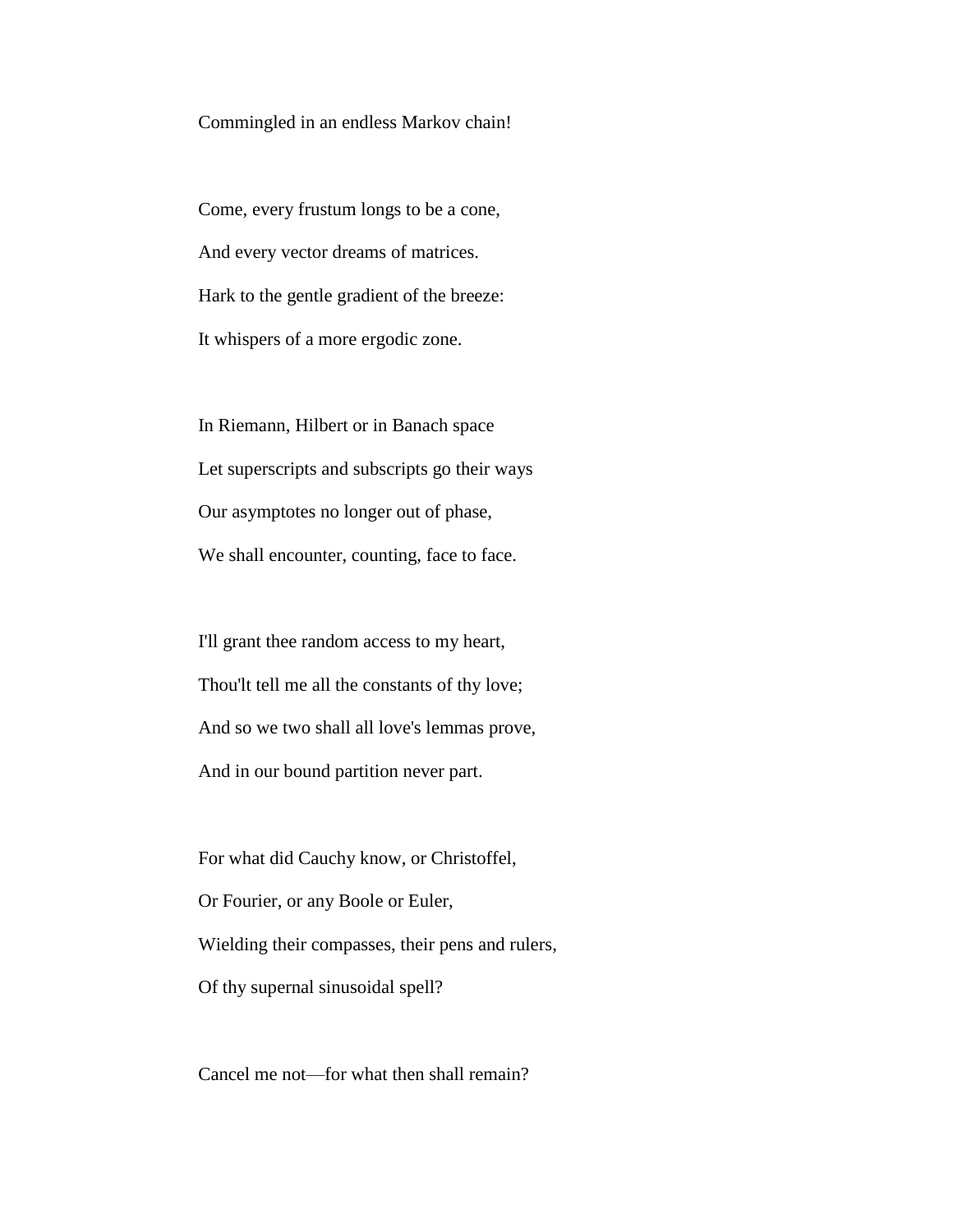Abscissas, some mantissas, modules, modes,

A root or two, a torus and a node:

The inverse of my verse, a null domain.

Ellipse of bliss, converge, O lips divine!

The product of our scalars is defined!

Cyberiad draws nigh, and the skew mind

Cuts capers like a happy haversine.

I see the eigenvalue in thine eye,

I hear the tender tensor in thy sigh.

Bernoulli would have been content to die,

Had he but known such  $a^2 \cos 2\emptyset$ !

This concluded the poetic competition, since Klapaucius suddenly had to leave, saying he would return shortly with more topics for the machine; but he never did, afraid that in so doing, he might give Trurl more cause to boast. Trurl of course let it be known that Klapaucius had fled in order to hide his envy and chagrin. Klapaucius meanwhile spread the word that Trurl had more than one screw loose on the subject of that so-called mechanical versifier.

Not much time went by before news of Trurl's computer laureate reached the genuine—-that is, the ordinary—poets. Deeply offended, they resolved to ignore the machine's existence. A few, however, were curious enough to visit Trurl's electronic bard in secret. It received them courteously, in a hall piled high with closely written paper (for it worked day and night without pause). Now these poets were all avant-garde, and Trurl's machine wrote only in the traditional manner; Trurl, no connoisseur of poetry, had relied heavily on the classics in setting up its program. The machine's guests jeered and left in triumph. The machine was self-programming, however, and in addition had a special ambition-amplifying mechanism with glory-seeking circuits, and very soon a great change took place. Its poems became difficult, ambiguous, so intricate and charged with meaning that they were totally incomprehensible. When the next group of poets came to mock and laugh, the machine replied with an improvisation that was so modern, it took their breath away, and the second poem seriously weakened a certain sonneteer who had two State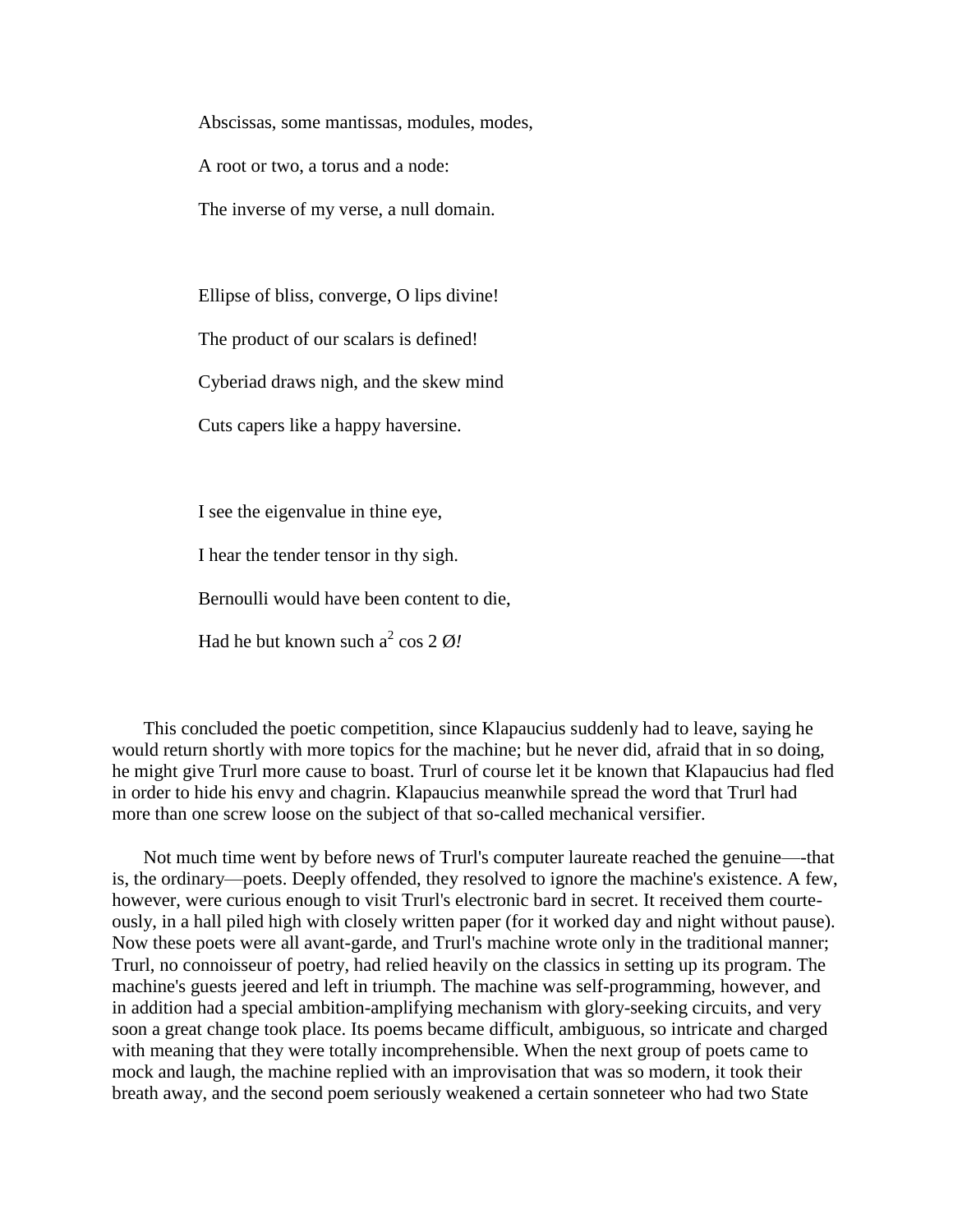awards to his name, not to mention a statue in the city park. After that, no poet could resist the fatal urge to cross lyrical swords with Trurl's electronic bard. They came from far and wide, carrying trunks and suitcases full of manuscripts. The machine would let each challenger recite, instantly grasp the algorithm of his verse, and use it to compose an answer in exactly the same style, only two hundred and twenty to three hundred and forty-seven times better.

The machine quickly grew so adept at this, that it could cut down a first-class rhapsodist with no more than one or two quatrains. But the worst of it was, all the third-rate poets emerged unscathed; being third-rate, they didn't know good poetry from bad and consequently had no inkling of their crushing defeat. One of them, true, broke his leg when, on the way out, he tripped over an epic poem the machine had just completed, a prodigious work beginning with the words:

Arms, and machines I sing, that, forc'd by fate,

And haughty Homo's unrelenting hate,

Expell'd and exil'd, left the Terran shore …

The true poets, on the other hand, were decimated by Trurl's electronic bard, though it never laid a finger on them. First an aged elegiast, then two modernists committed suicide, leaping off a cliff that unfortunately happened to lie hard by the road leading from Trurl's place to the nearest train station.

There were many poet protests staged, demonstrations, demands that the machine be served an injunction to cease and desist. But no one else appeared to care. In fact, magazine editors generally approved: Trurl's electronic bard, writing under several thousand different pseudonyms at once, had a poem for every occasion, to fit whatever length might be required, and of such high quality that the magazine would be torn from hand to hand by eager readers. On the street one could see enraptured faces, bemused smiles, sometimes even hear a quiet sob. Everyone knew the poems of Trurl's electronic bard, the air rang with its delightful rhymes. Not infrequently, those citizens of a greater sensitivity, struck by a particularly marvelous metaphor or assonance, would actually fall into a faint. But this colossus of inspiration was prepared even for that eventuality; it would immediately supply the necessary number of restorative rondelets.

Trurl himself had no little trouble in connection with his invention. The classicists, generally elderly, were fairly harmless; they confined themselves to throwing stones through his windows and smearing the sides of his house with an unmentionable substance. But it was much worse with the younger poets. One, for example, as powerful in body as his verse was in imagery, beat Trurl to a pulp. And while the constructor lay in the hospital, events marched on. Not a day passed without a suicide or a funeral; picket lines formed around the hospital; one could hear gunfire in the distance —instead of manuscripts in their suitcases, more and more poets were bringing rifles to defeat Trurl's electronic bard. But the bullets merely bounced off its calm